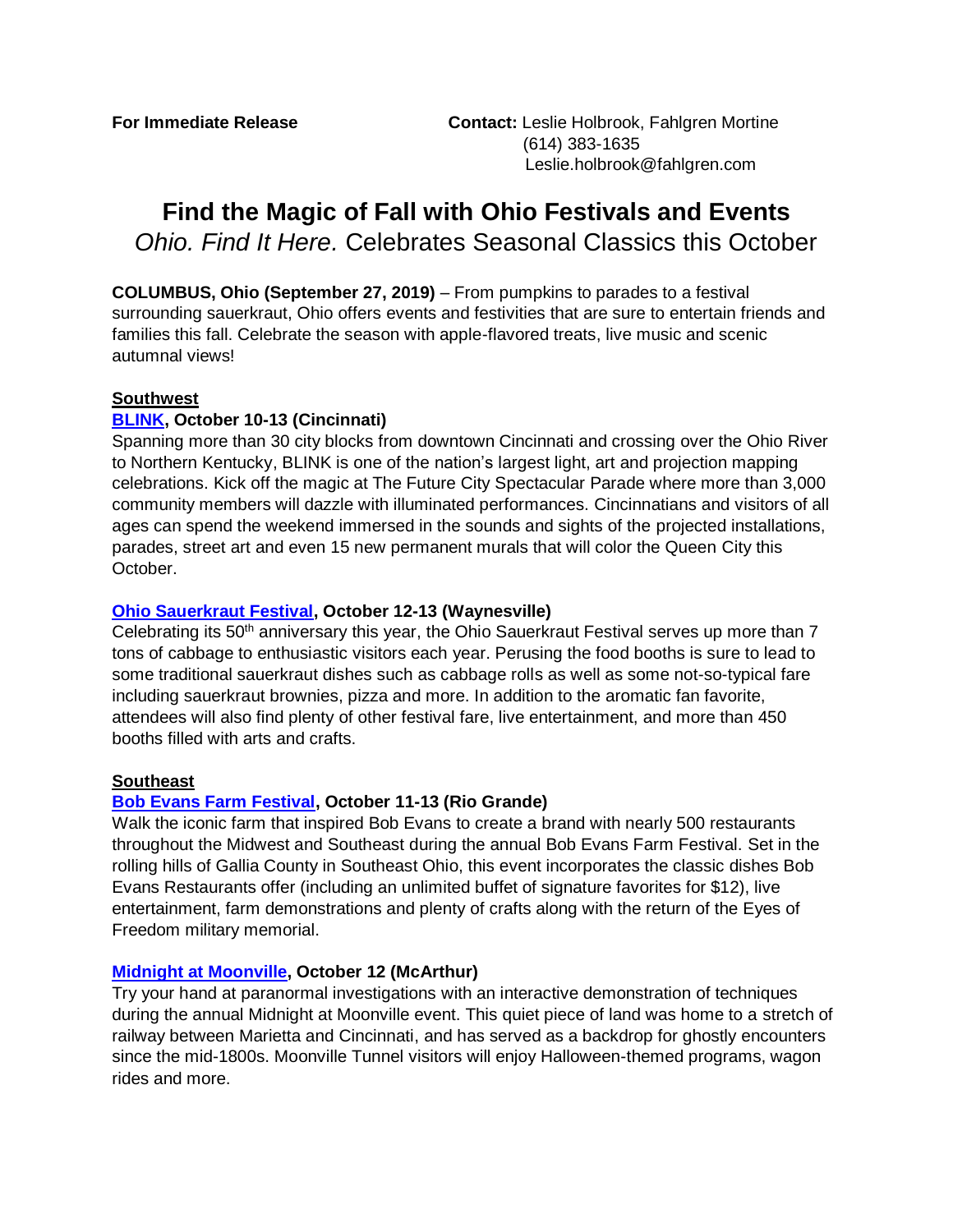## **Central**

## **[HighBall Halloween,](https://highballcolumbus.org/) October 11-12 (Columbus)**

Halloween meets Fashion Week meets Mardi Gras at Highball Halloween, the nation's most elaborate costume party with designers and fashionistas flocking to Columbus from all over the world. What began as a costume couture fashion show and competition has become a two-night event with live art, electrifying performances, stunning costumes and plenty of spectacle that culminates in an incredible street party.

## **[Circleville Pumpkin Show,](https://ohio.org/festivals-events/event/circleville-pumpkin-show-2/) October 16-19 (Circleville)**

Often billed as the "Greatest Free Show on Earth," the Circleville Pumpkin Show is an annual gathering of all things pumpkin – the plant, foods, décor, clothing and more – that marks the autumn season in Ohio. Kick-off a trip to the Pumpkin Show by stopping to see the aweinspiring pumpkins vying for the coveted "Great Pumpkin Trophy" to see if the record is broken – held currently by a 1,964-pound pumpkin. Then saunter off to enjoy pumpkin-themed activities, multiple parades, rides, games, crafts and more.

## **Northwest**

## **[Island Wine Festival,](https://ohio.org/festivals-events/event/island-wine-festival/) October 5 (Put-in-Bay)**

The cooler weather doesn't mean visitors can't get in a relaxing island trip. Enjoy a fall afternoon on Lake Erie's South Bass Island at the annual Put-in-Bay Island Wine Festival. Sample foreign, domestic and island wines while savoring delicious food all day long. Be sure to catch a tour of Put-in-Bay Winery and participate in the silent auction benefitting the Lake Erie Historical Society. Admission includes a souvenir wine glass!

#### **[Oak Harbor Apple Festival,](https://www.oakharborohio.net/apple-festival.html) October 12-13 (Oak Harbor)**

The 40<sup>th</sup> annual Oak Harbor Apple Festival celebrates the best of the fall season packed into an easily walkable downtown. Grab a partner for the cornhole tournament, cheer on your favorites in the baking competition, shop for handcrafted goods and satisfy your sweet tooth with apple treats. This year, Saturday night will culminate with "Applepalooza" featuring live bands.

#### **Northeast**

# **[Covered Bridge Festival,](http://www.coveredbridgefestival.org/) October 12-13 (Ashtabula)**

Often considered the covered bridge capital of Ohio with 19 bridges, Ashtabula celebrates the one-time engineering marvels and stellar craftsmanship with the Covered Bridge Festival. Start off each day of the festival with a pancake breakfast before taking in the multitude of kids activities, historical displays, apple butter making and museum programs. Hop in the car for a driving tour of the covered bridges that also showcases the spectacular fall foliage.

#### **[Lantern Tours of the Ghosts of Zoar,](https://ohio.org/festivals-events/event/lantern-tours-of-the-ghosts-of-zoar/) October 1 - 31 (Zoar Village)**

Take a hauntingly entertaining stroll through the historic Zoar Village with ghost stories told by costumed guides. Guests will hear more about the village founded by German separatists seeking religious freedom in 1817 as accounts of the resident spirits and local hauntings are recounted by lantern light. Many of the community's original buildings are still standing today – right along with the spirits that occupy them.

For more on Ohio events this fall, be sure to watch @OhioFindItHere on [Facebook,](https://www.facebook.com/OhioFindItHere) [Twitter](https://twitter.com/OhioFinditHere) and [Instagram](https://www.instagram.com/ohio.findithere/) for social media giveaways, and inspire others by tagging your own fall adventures